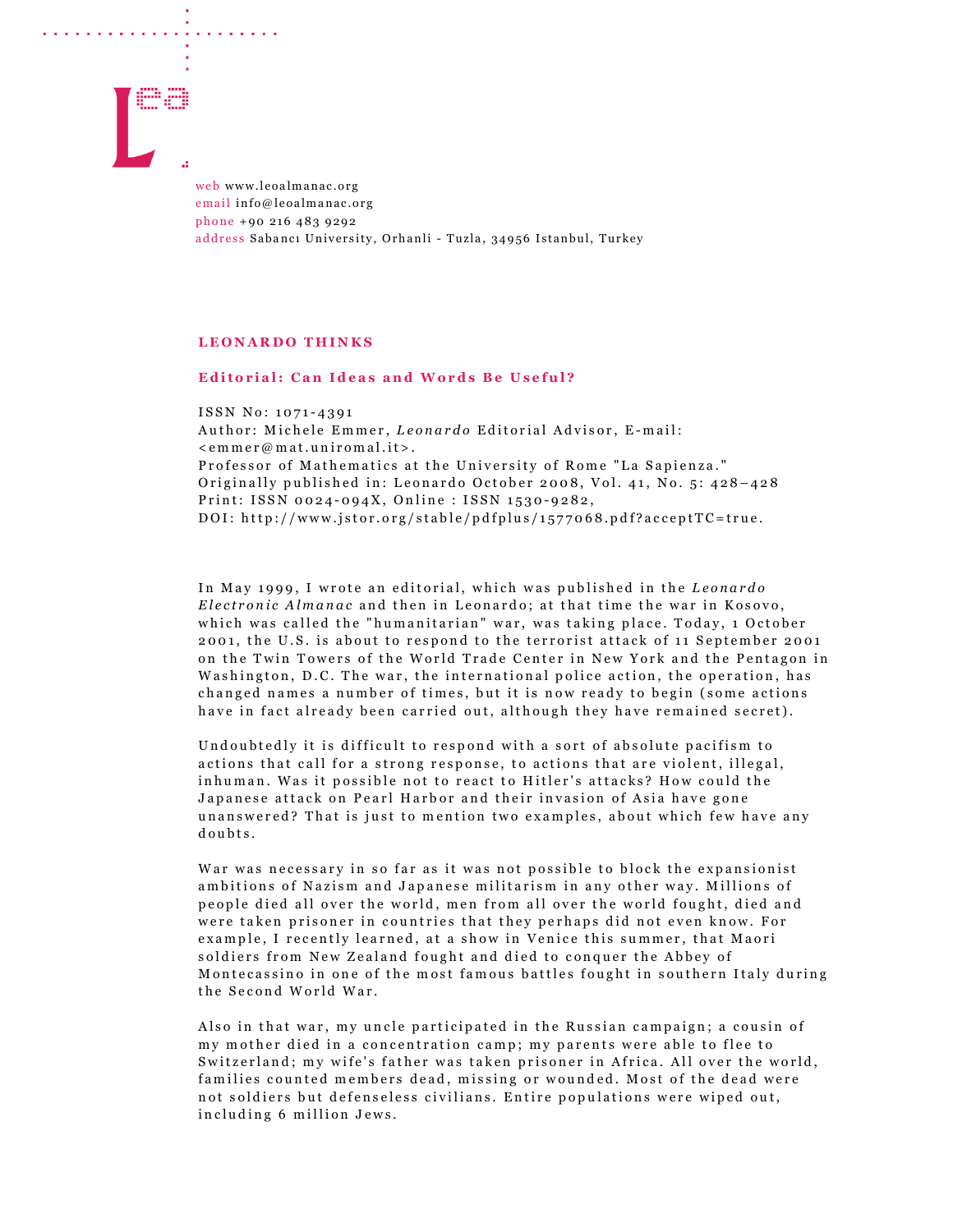

and a series of the contract of the

All this took place in Europe, in the center of Europe, 60 years ago, two generations ago. After the overwhelming destruction of that war, it was thought that there would be no more wars. There had been too many tragedies, too many dead. Actually, however, the next war had already begun, and wars have continued ever since, the more important ones, the less important ones, some remembered, some forgotten. But Europe, following the Nazi and Fascist folly, thought it had become a happy island, at least apart from the "local" conflicts in Ireland, in Spain, in Hungary, in Corsica, in Poland, in Yugoslavia ... and apart from Germany, divided into two parts by the wall, and the concentration camps that continued to exist.

But we thought that, all in all, Europe was at peace, and its development would be infinite. This could only improve our way of life. And so, bit by bit, the idea was born of a happy Europe, together with the U.S.A., Japan and a few others. And yet these happy places were as a besieged city, with the mass of "other" men and women looking toward it as toward a mirage of happiness. Indeed the phenomenon of migration may be perhaps the most important phenomenon of the entire history of humankind, as men and women since the beginning of history have migrated, married, merged with other populations, fought, killed, loved.

Does history always repeat itself in the same way? I do not know whether history does repeat itself, but it is never the same. Every period, every population, every man and woman bears a different story.

Perhaps these are obvious reflections that anyone might entertain when it is difficult to understand what to expect in the future-for us, for our children, for our friends, for our country. It is certain, though, that in this American tragedy, there have been some tragically new elements. The attack achieved the maximum tragic result, perhaps even exceeding the expectations of those who planned it, with a very modest financial investment, and with very small losses for the authors of the attack: more than 4,000 dead vs. less than 20 suicide terrorists.

Another great novelty is the CNN effect. In today's world, everyone, from statesmen to terrorists, plans their initiatives so as to be on CNN at the right time. The power of television, of the digital media, has become so great that such an important and tragic event would surely have been less "traumatic" if no one had filmed those planes crashing into the towers. The deaths would have been less "visible" without CNN and other world television networks.

It will be a great demonstration of intelligence if the response to the attack takes place without the media knowing anything about it. It will mean that the results will be more important than what can be seen. Starting with the war in Kuwait and Iraq, war has become mediatized. Our reactions also beat in time with the media. Do we want to say that everything is a show? Undoubtedly, the im m ediate diffusion of the images of the New York tragedy has had an en or mous effect on men and women all over the world. To see those people jumping out of the buildings, not wanting to be burnt to death, without even knowing for what reason they were dying, has strongly upset millions.

It has been noted that many tragedies are not seen on television and that, since the television networks and those who control them decide the strategies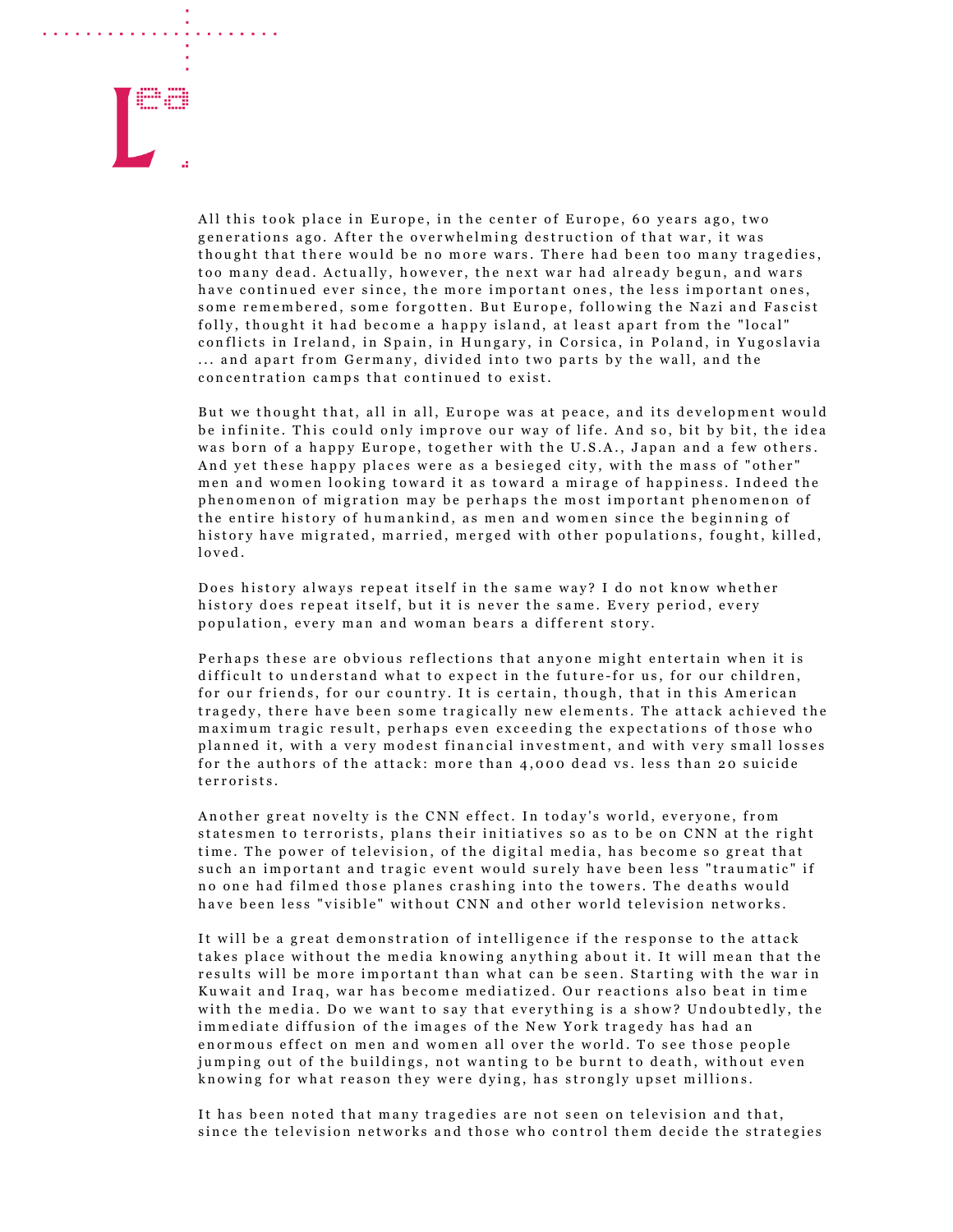

a construction of the construction of the construction of the construction of the construction of the construction of the construction of the construction of the construction of the construction of the construction of the

of entire countries, the participation of humanity in the great dramas of the planet is fundamentally reduced to watching television: a great instrument for presenting ignformation and for gathering consent-in any case, a medium with its own language.

P sy chologists worry about the children who must be told that those images were "true," that they were different from video games and films about catastrophes, and that, because behind those images there was humanity, men and women were suffering and dying. And at the same time television was making all this "bearable," just because we had already experienced those nightmares a number of times at te the cinema. And now at fiction has become reality and the tragedy has become greater than any special effects, however spectacular, the film industry has decided to stop showing images of virtual catastrophes, as if there could still be some confusion ben between reality and fiction. Perhaps it has not been explained well enough that when a film is made, a film-maker provides the theme and the time frame for this virtual reality, that what one sees is "invented" and cannot be confused with reality, that it is a scenic language used to provide entertainment. This language was so effective that the terrorists made use of it.

Language, images, cinema, virtual reality.

In 1999, I wrote that

[T]he responsibility concerns everyone.... No one has more insight into the truth than anyone else, so there is no point in asking scientists or artists what they think about war. But perhaps there is one question worth asking: Do we believe that artists produce art, mathematicians mathematics, scientists science and soldiers war? Each one of us deals with our own specific field and therefore should not waste time in discussion? . . .

In recent years, much has been said about globalization and complexity. Now, in May 1999, we are faced by an enormously complex problem that is extremely difficult to solve while at the same time safeguarding all the people involved. And do we still have nothing to say? Since we are artists and scientists? This is not to suggest the absurd idea of creating the art of war, the aesthetics of war; nor is it out of a sense of guilt or to exorcise our fears. It is simply that in today's world there are artistic and scientific communities that are able to converse with the whole world, who have access to all the means of communication, who are responsible for educating entire generations of young people. Have we nothing to say in order to understand, to try to let tolerance and comprehension prevail? [1]

However, it must not be forgotten that, notwithstanding what some politicians with a poor cultural background have said, this is not a war between cultures and religions, fought to ensure that one prevails over the other. Similar words were said in Berlin, and much irresponsibility is required to speak of Western civilization prevailing in those places in which it was decided to exterminate entire human populations, in a scientific and industrial manner, because they were considered inferior.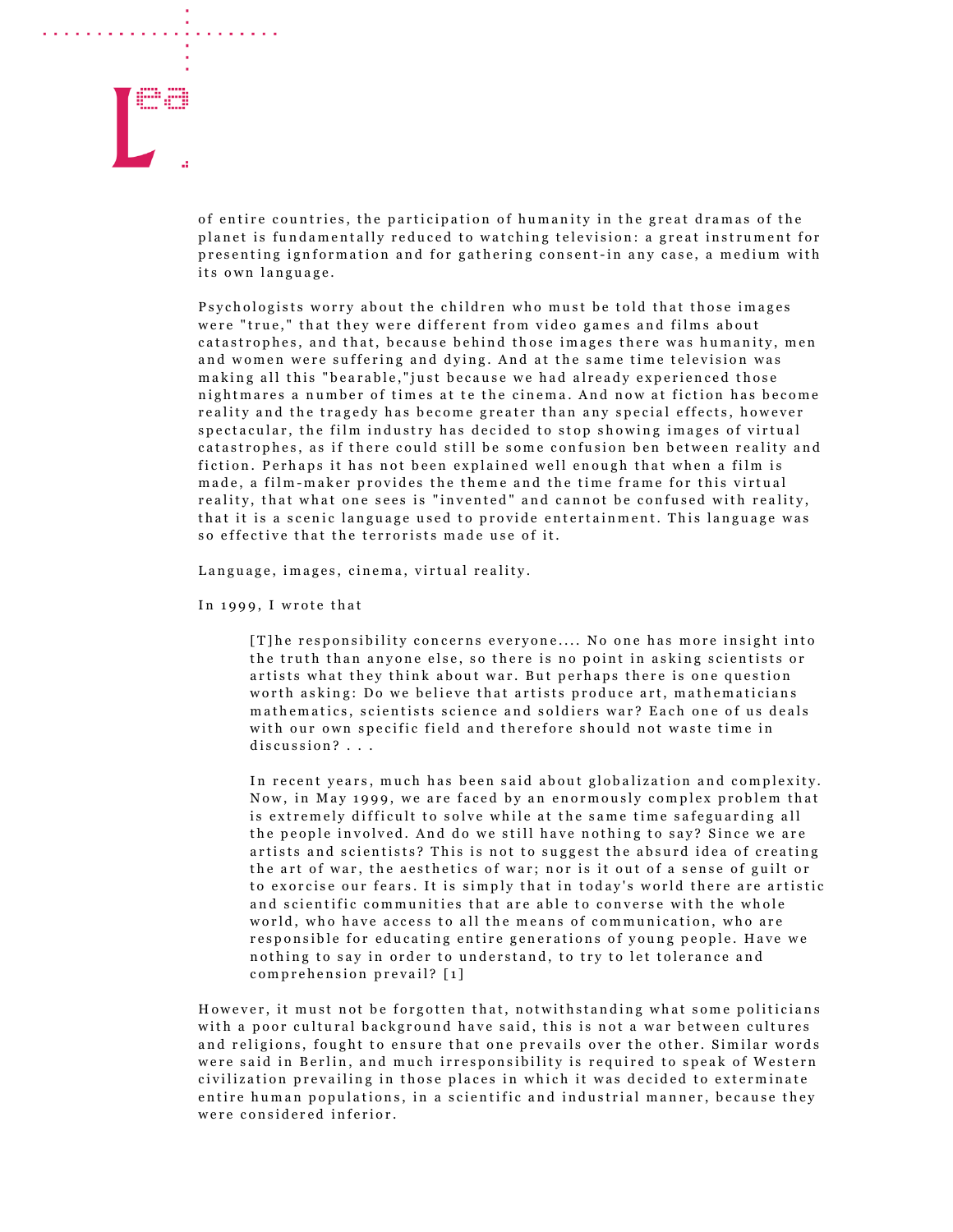

This is not a fight between cultures, but a fight for culture, as the German premier Gerhard Schroeder wrote in La Repubblica (18 September 2001), without forgetting the injustice in the world, the poverty in the world, the atrocities in the world. Knowing that humankind has never succeeded in reaching that Eden of happiness and brotherhood that all of us say we are dedicated to. Nothing is forever on this earth. But in our DNA we have genes that tell us that what we are doing tends towards immortality, infinity. Otherwise we would not be able to live. And therefore it is right to fight and struggle to make justice triumph, to stop hunger and poverty. I do not know if we will ever succeed. Because globalization means that the cover, as it is, is narrow and does not cover everyone. Some pull it more to their side, and some remain uncovered.

I obviously do not have any answers. Still, I have some hopes, and I hope that future generations will create new causes for hope.

Our task is to give them the instruments needed to understand, to try to be just, to look for solutions. Our mistrust will not affect them. The survival instinct will push them on and overcome the dark moments.

There are moments, after great tragedies, in which humanity, for a short time, feels closer together. It feels that it can carry out great and praiseworthy actions. These rare moments must not be ignored, even if they last a very short amount of time. Then our immune defense system gets back to work, and we become egoists again.

Without any illusions, we must try to ensure that the so-called global economic order truly begins to seek solutions to the great problems of the world. Will this save us from wars, from massacres? Nobody knows, but humanity has always tried and will always try.

I wanted to be brief in this editorial, to say only a few things. Instead I have let myself be carried away by collective and personal tragedies, by war and death, by civilization, by the global economy, by what is in store for us ahead.

When I wrote my earlier editorial, I received replies from people in many countries, but only a few from the U.S.A. Now, sadly but understandably, many are coming from the U.S.A. It is natural, it is normal, it is an expression of our survival instinct. However, I believe that all of us, including the artists and scientists of the world, should always bear in mind that "when a person is killed, all of humanity is killed."